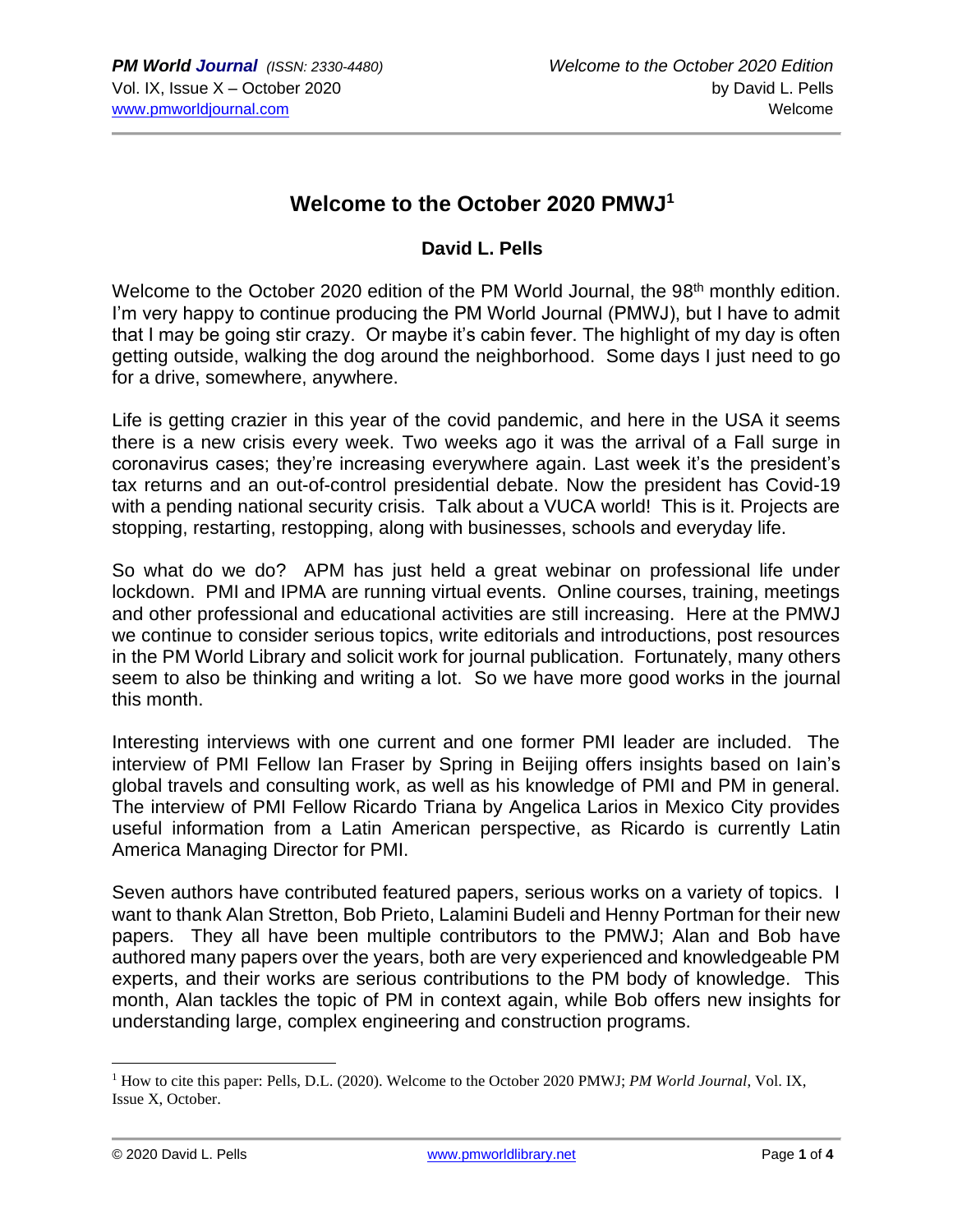Lalamani Budeli in South Africa is back with another paper on another new topic (for us), quality engineering problems in material handling plants. Henny Portman in The Netherlands has provided an update to his great 2019 review of agile applications and methodologies, a field that seems to be growing in both sophistication and diversity on a regular basis. Danilo Arba is back with his second paper for us, also on a new and interesting topic, "data mining tools and techniques in construction." We also welcome new authors Mandla Lusenga and Cecile Schultz in South Africa for their paper on an important topic, enablers and barriers of team performance.

I am always very happy to have multiple series articles and this month is no exception. Series authors are either widely-known and respected project management experts, or authors of new books in the field. This month we have seven excellent contributions. Prof Darren Dalcher has facilitated a great article by Elmar Kutsch, co-author of the recently published Routledge book on Mindful Project Management, with Darren also providing one of his illuminating introductory articles. Both authors discuss resilience for project managers through more mindfulness. Please read these interesting articles.

Prof John Cable at the University of Maryland is back with another article in his series on converting to online teaching, which they have successfully done at UMD. His article this month is titled "Facilitating Virtual Classes" and should be of interest to any teachers or schools going through this conversion process. PMI Fellow Iain Fraser has provided another short article based on his book on Portfolio Management; Massimo Pirozzi in Rome has authored another article on stakeholder relationship management based on his Routledge book on the same topic. Fernando Santiago in Canada has authored a third article on factors affecting the funding of a project, partially based on his book titled "The Outcome-Driven Organization."

I also want to welcome and thank Dr. Yang Chu in China for his article on the risks of doing business in China, provided by Dr. David Hillson as this month's Risk Doctor series article. Dr. Chu is a risk professional and a cultural change agent, with roots in both China and the UK. His organization offers bridging support to Western companies and project managers new to working in China, an invaluable service for many. His article discusses several critically important aspects.

We continue to have authors offering good advice each month, which I appreciate. There's too much new ground these days, the earth seems to be moving under our feet. We need new and fresh perspectives on almost everything we are doing. Authors of the Advisories this month offer information on both new and familiar topics. Jeff Oltmann, one of America's true experts on agile and technology development projects, has authored a straightforward article on "how to hold a project retrospective"; Ken Smith has tapped his historic experiences to share information about "Just in Time Line of Balance" project planning. And PMI Fellow and PMWJ global advisor Alfonso Bucero is helping us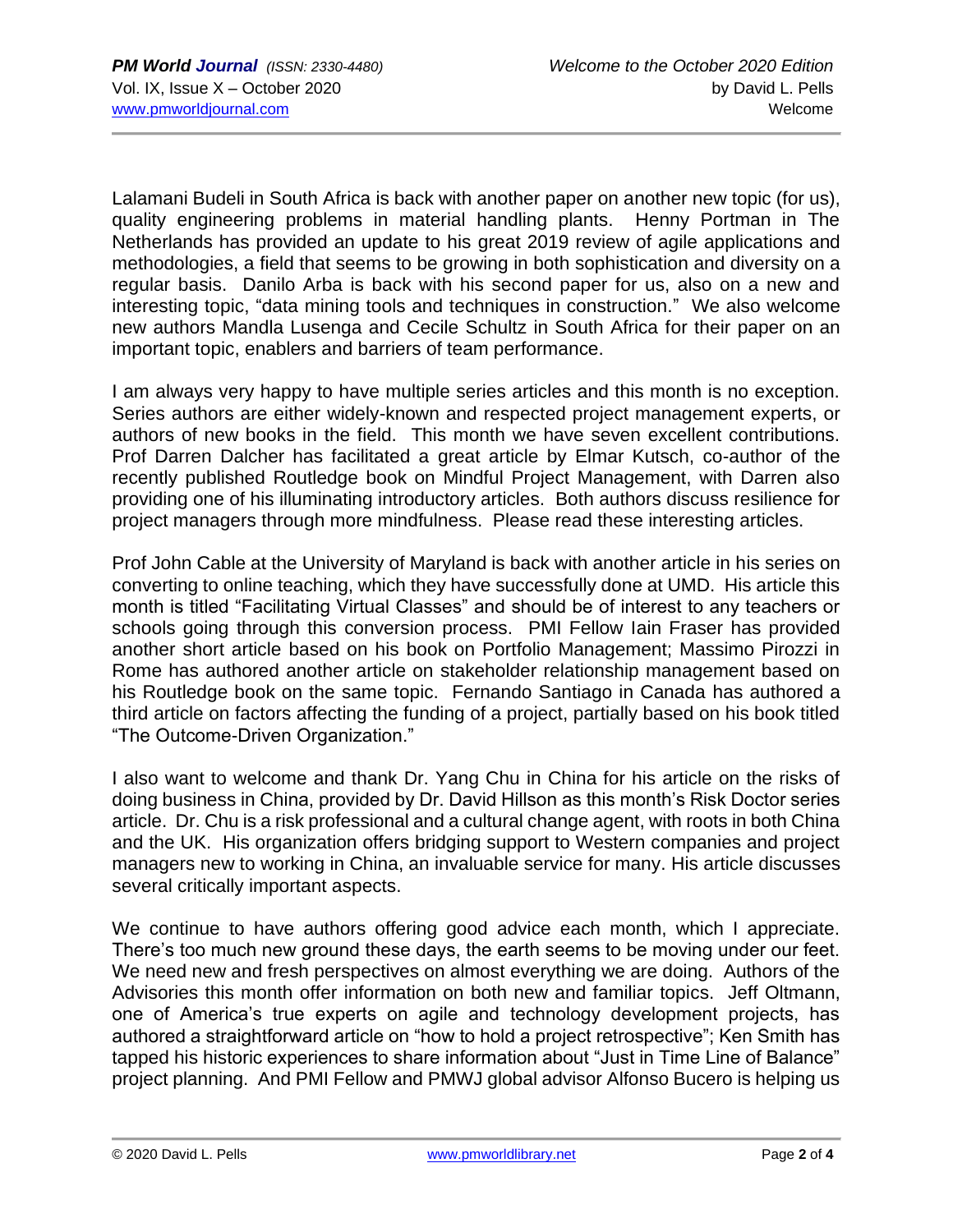keep our heads together in these trying times with an article titled 'project management skills to survive in Pandemic times'. Frankly, I needed that!

Perhaps my favorite reads in the journal each month though are the Reports by PMWJ correspondents, as they discuss projects and conditions in their respective countries. With the Covid-19 virus still spreading, and with economies either curtailed or severely damaged in so many countries, I am always anxious to see how projects and PM professionals are doing around the world. It seems that the PM field is pretty resilient. Big projects are still moving forward, albeit more slowly. PM societies are acting, some perhaps more effectively than others. Please read the reports from Brazil, Finland, Spain and the UK this month for some interesting updates.

Second Editions have turned out to be important contributions to the journal. We support several PM conferences each year, selecting some of their papers for republication in the PMWJ. I try to choose solid research papers on important and timely topics, or subjects that I think some of our readers will find useful. This month we include two more papers from the 9<sup>th</sup> Scientific Conference on Project Management in the Baltic States at the University of Latvia in April 2020, and one from the 7<sup>th</sup> Annual University of Maryland PM Symposium in May 2020. They cover such topics as public-private partnerships, crisis management, infrastructure projects and BIM implementation in construction.

The fourth previously published paper this month is a 2009 paper by Bob Prieto on the issue of evolving risks in the engineering and construction industry. In fact, if you are involved with big construction projects, all four of these papers should be interesting.

We close this month's edition with two book reviews. In particular, I want to recommend the review of "The Perspective of Women Project Management Professionals", a book published earlier this year by PMWJ correspondent Ipek Ozguler in Istanbul. I had the honor of authoring the Foreword; it's a very interesting book that illuminates some of the challenges faced by women in the project management field. I highly recommend it to everyone, especially men. Perhaps the main take away for me is that in the trenches of project management, men and women have surprisingly similar needs, capabilities and experiences. Jason Loman provides a nice review.

Thank you for reading the PMWJ. Thanks to all of our authors this month. Stay safe, have a good month.

David Pells Addison, Texas, USA